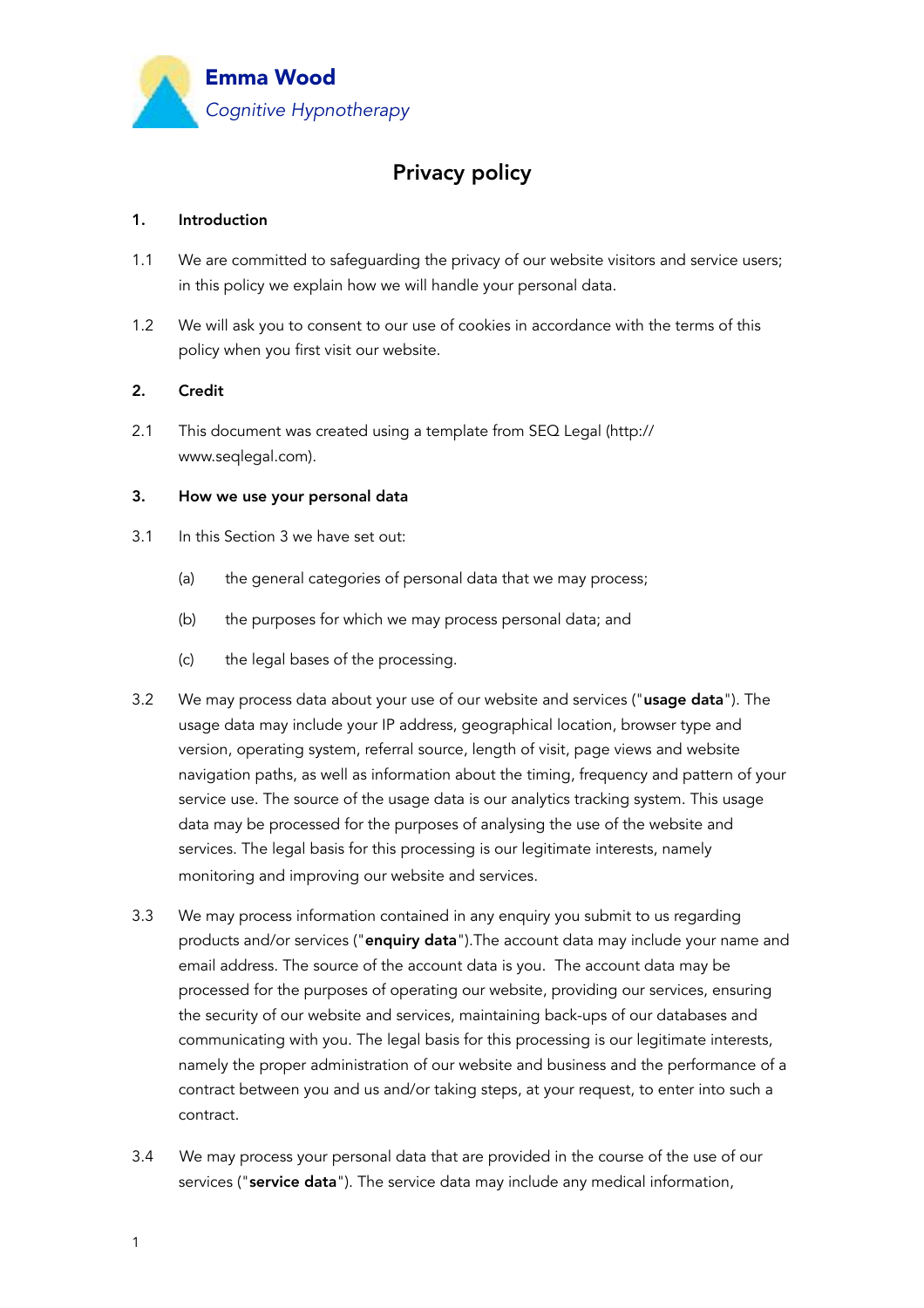

information and notes about you relating to any therapy sessions you attend. .The source of the service data is you. The service data may be processed for the purposes of operating our website, providing our services, ensuring the security of our website and services, maintaining back-ups of our databases and communicating with you. The legal basis for this processing is our legitimate interests, namely the proper administration of our website and business and the performance of a contract between you and us and/or taking steps, at your request, to enter into such a contract.

- 3.5 We may process information contained in or relating to any communication that you send to us ("correspondence data"). The correspondence data may include the communication content and metadata associated with the communication. Our website will generate the metadata associated with communications made using the website contact forms. The correspondence data may be processed for the purposes of communicating with you and record-keeping. Our web host are wix.com for information how Wix handles such data please review sctions 8.12 and 13 of their privacy policy. [https://www.wix.com/about/privacy.](https://www.wix.com/about/privacy) The legal basis for this processing is our legitimate interests, namely the proper administration of our website and business and communications with users.
- 3.6 We may process any of your personal data identified in the other provisions of this policy where necessary for the establishment, exercise or defence of legal claims, whether in court proceedings or in an administrative or out-of-court procedure. The legal basis for this processing is our legitimate interests, namely the protection and assertion of our legal rights, your legal rights and the legal rights of others.
- 3.7 In addition to the specific purposes for which we may process your personal data set out in this Section 3, we may also process any of your personal data] where such processing is necessary for compliance with a legal obligation to which we are subject, or in order to protect your vital interests or the vital interests of another natural person.
- 3.8 Please do not supply any other person's personal data to us, unless we prompt you to do so.

### 4. Providing your personal data to others

- 4.1 We may disclose your personal data to our insurers and/or professional advisers insofar as reasonably necessary for the purposes of obtaining and maintaining insurance coverage, managing risks, obtaining professional advice and managing legal disputes.
- 4.2 Financial transactions relating to our website and services may be handled by our payment services providers, *SumUp* and *Paypal*. We will share transaction data with our payment services providers only to the extent necessary for the purposes of processing your payments, refunding such payments and dealing with complaints and queries relating to such payments and refunds. You can find information about the payment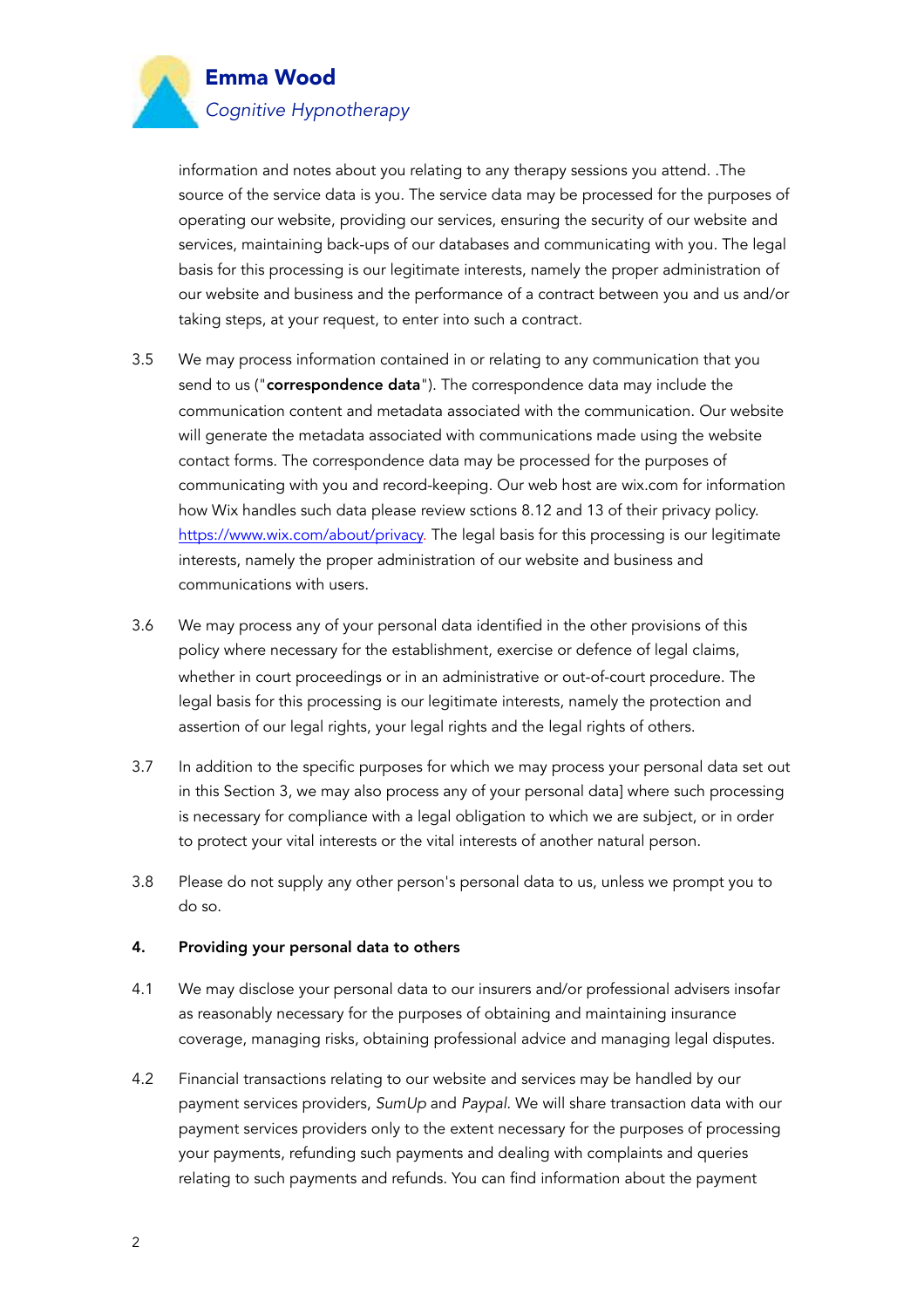

services providers' privacy policies and practices at<https://sumup.co.uk> and https:// www.paypal.com/uk/webapps/mpp/paypal-safety-and-security.

4.3 In addition to the specific disclosures of personal data set out in this Section 4, we may also disclose your personal data where such disclosure is necessary for compliance with a legal obligation to which we are subject, or in order to protect your vital interests or the vital interests of another natural person.

# 5. Retaining and deleting personal data

- 5.1 This Section 5 sets out our data retention policies and procedure, which are designed to help ensure that we comply with our legal obligations in relation to the retention and deletion of personal data.
- 5.2 Personal data that we process for any purpose or purposes shall not be kept for longer than is necessary for that purpose or those purposes.
- 5.3 We will retain and delete your personal data as follows:
	- (a) *personal contact information* will be retained for a minimum of 8 years following final treatment or session date, at the end of which period it may be deleted from our systems.
	- (b) *Case history and session information* will be retained for a minimum of 8 years following final treatment or session date, as set out in section B8 of the code of conduct, ethics and performance of the Complementary and Natural Healthcare Council and in line with guidelines from the National Council of Hypnotherapy. For more information please visit https://www.cnhc.org.uk/sites/default/files/ Downloads/CodeofConductEthicsandPerformance.pdf
- *5*.4 In some cases it is not possible for us to specify in advance the periods for which your personal data will be retained. In such cases, we will determine the period of retention based on the following criteria:
	- (a) the period of retention of *session notes* will be determined based on *ethical codes of conduct and UK data law*.
- *5*.5 Notwithstanding the other provisions of this Section 5, we may retain your personal data where such retention is necessary for compliance with a legal obligation to which we are subject, or in order to protect your vital interests or the vital interests of another natural person.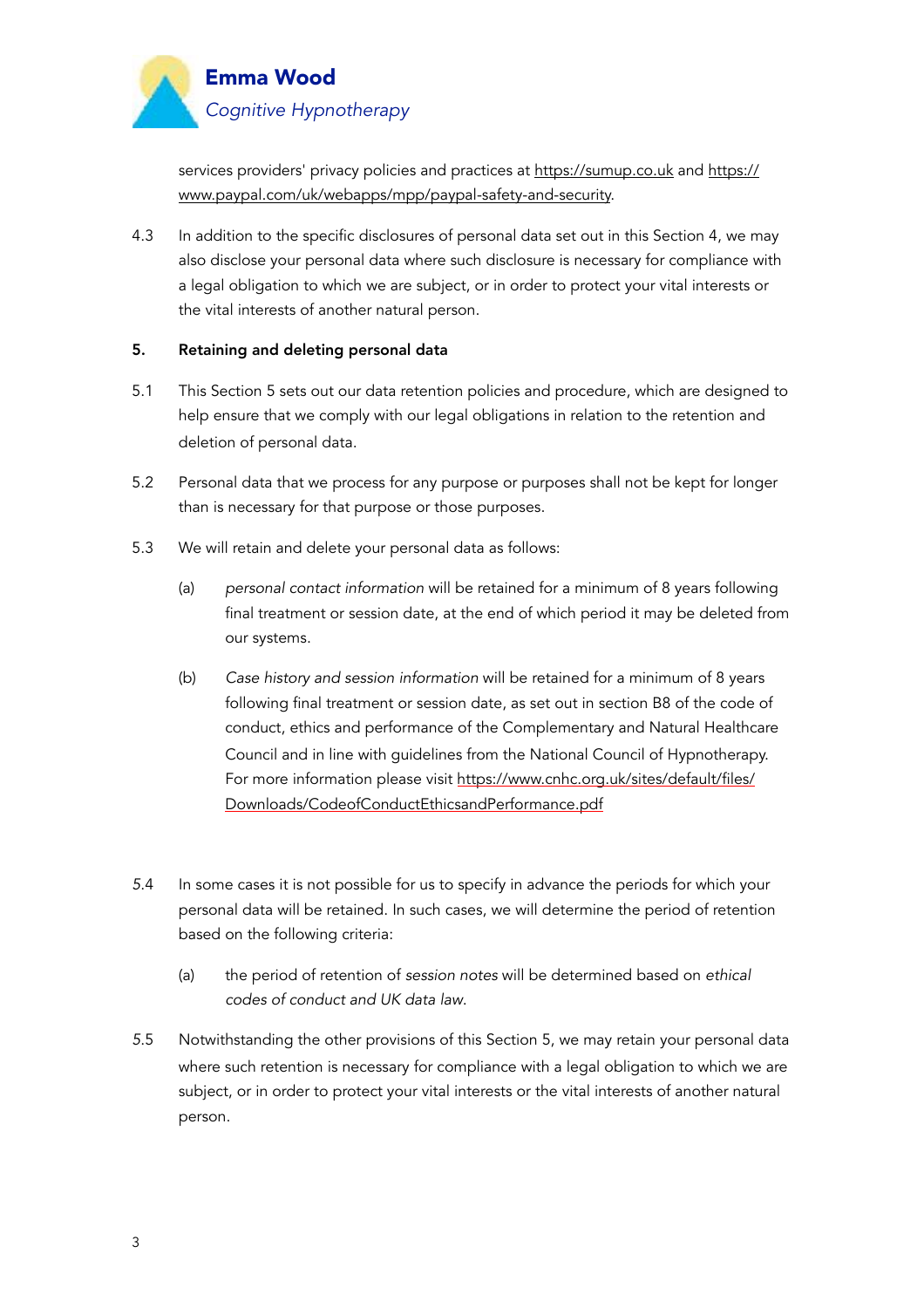

## 6. Amendments

- 6.1 We may update this policy from time to time by publishing a new version on our website.
- 6.2 You should check this page occasionally to ensure you are happy with any changes to this policy.
- 6.3 We may notify you of changes to this policy by email.

## 7. Your rights

 The law regarding your rights under the GDPR are complex, and not all of the details have been included in our summaries. Accordingly, you should read the relevant laws and guidance from the regulatory authorities for a full explanation of these rights: https://ico.org.uk

- 7.1 You may instruct us to provide you with any personal information we hold about you; provision of such information will be subject to:
	- (a) a 20 day notice period
	- (b) the supply of appropriate evidence of your identity (for this purpose, we will usually accept a photocopy of your passport certified by a solicitor or bank plus an original copy of a utility bill showing your current address).
- 7.2 We may withhold personal information that you request to the extent permitted by law.
- 7.3 You may instruct us at any time not to process your personal information for marketing purposes.
- 7.4 In practice, you will usually either expressly agree in advance to our use of your personal information for marketing purposes, or we will provide you with an opportunity to opt out of the use of your personal information for marketing purposes.

### 8. About cookies

- 8.1 A cookie is a file containing an identifier (a string of letters and numbers) that is sent by a web server to a web browser and is stored by the browser. The identifier is then sent back to the server each time the browser requests a page from the server.
- 8.2 Cookies may be either "persistent" cookies or "session" cookies: a persistent cookie will be stored by a web browser and will remain valid until its set expiry date, unless deleted by the user before the expiry date; a session cookie, on the other hand, will expire at the end of the user session, when the web browser is closed.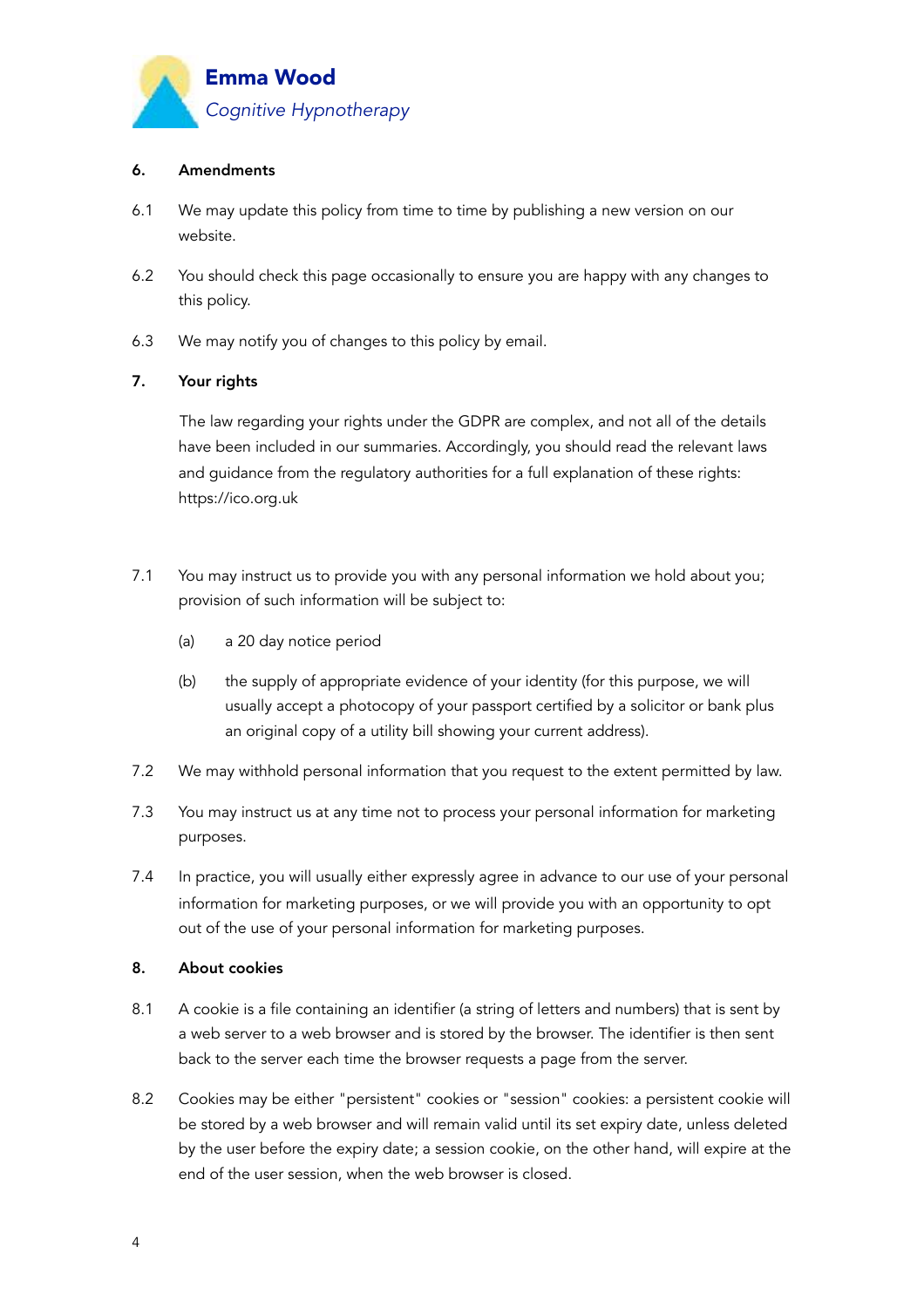

8.3 Cookies do not typically contain any information that personally identifies a user, but personal information that we store about you may be linked to the information stored in and obtained from cookies.

## 9. Cookies that we use

- 9.1 We use cookies for the following purposes:
	- (a) analysis we use cookies to help us to analyse the use and performance of our website and services (cookies used for this purpose are: *identify cookies)*; and
	- (g) cookie consent we use cookies to store your preferences in relation to the use of cookies more generally (cookies used for this purpose are: *[identify cookies*).

#### 10. Cookies used by our service providers

- 10.1 Our service providers use cookies and those cookies may be stored on your computer when you visit our website.
- 10.2 We use Google Analytics to analyse the use of our website. Google Analytics gathers information about website use by means of cookies. The information gathered relating to our website is used to create reports about the use of our website. Google's privacy policy is available at: https://www.google.com/policies/privacy/.

#### 11. Managing cookies

- 11.1 Most browsers allow you to refuse to accept cookies and to delete cookies. The methods for doing so vary from browser to browser, and from version to version. You can however obtain up-to-date information about blocking and deleting cookies via these links:
	- (a) https://support.google.com/chrome/answer/95647?hl=en (Chrome);
	- (b) https://support.mozilla.org/en-US/kb/enable-and-disable-cookies-websitepreferences (Firefox);
	- (c) http://www.opera.com/help/tutorials/security/cookies/ (Opera);
	- (d) https://support.microsoft.com/en-gb/help/17442/windows-internet-explorerdelete-manage-cookies (Internet Explorer);
	- (e) https://support.apple.com/kb/PH21411 (Safari); and
	- (f) https://privacy.microsoft.com/en-us/windows-10-microsoft-edge-and-privacy (Edge).
- 11.2 Blocking all cookies will have a negative impact upon the usability of many websites.